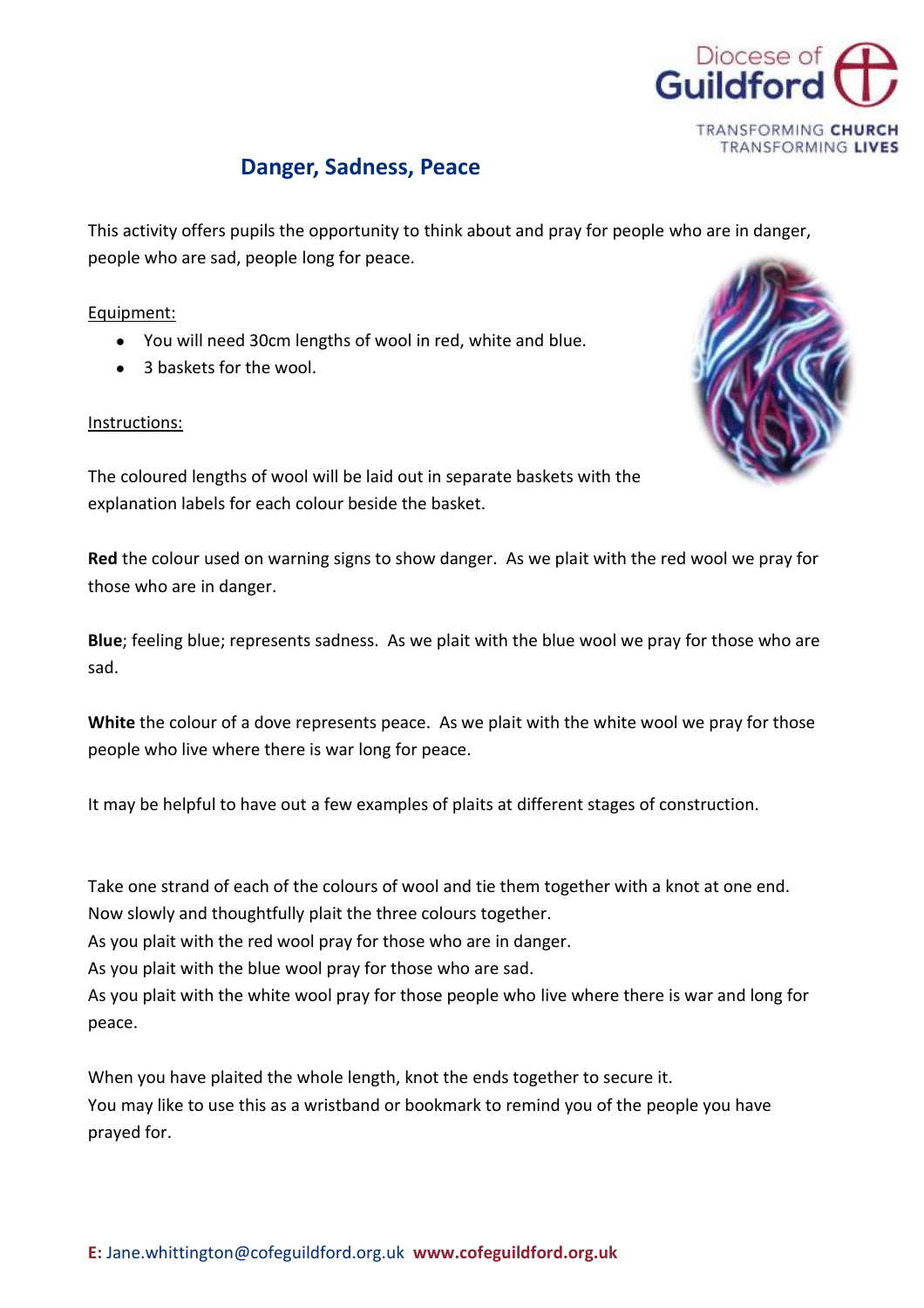

## **Praying for People**

Take one strand of each of the colours of wool and knot them at one end. Now slowly and thoughtfully plait the three colours together.

- As you plait with the red wool pray for those who are in danger.
- As you plait with the blue wool pray for those who are sad.
- As you plait with the white wool pray for those people who live where there is war and long for peace.

When you have plaited the whole length, knot the ends together to secure it. You may like to use this as a wristband or bookmark to remind you of the

people you have prayed for.